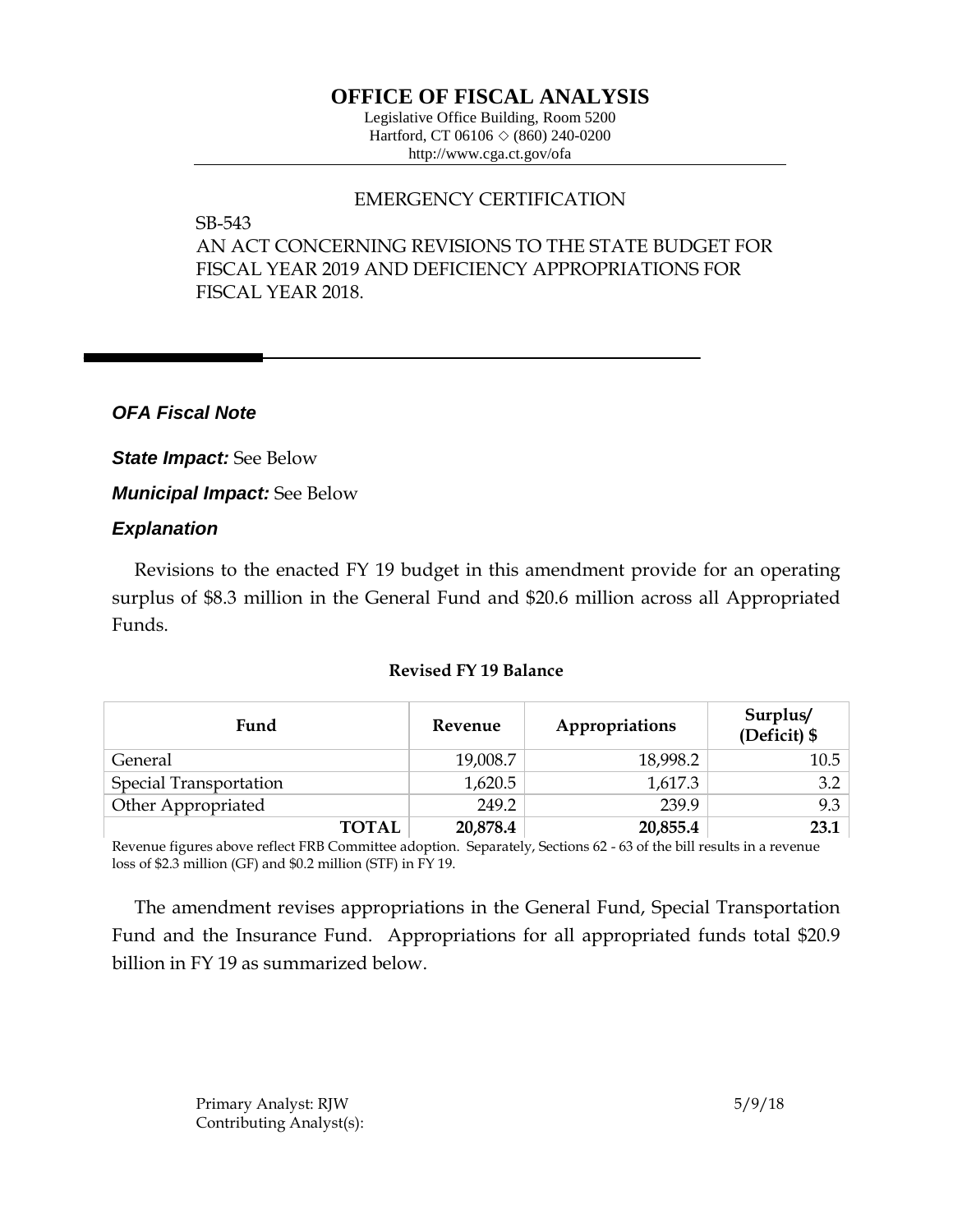# **Revised FY 19 Appropriations**

| Fund                                                | Original<br>Appropria | Governor<br><b>Revised</b> | <b>Revised</b><br>Appropria | <b>Revised</b>    | Revised-    |
|-----------------------------------------------------|-----------------------|----------------------------|-----------------------------|-------------------|-------------|
|                                                     | tion<br>FY 19         | FY 19                      | tion<br>FY 19               | Governo<br>r      | Original    |
|                                                     | 19,885,371,           | 18,870,506,                | 19,019,669,                 | 149,162,8         | (865,701,6  |
| General Fund                                        | 203                   | 700                        | 599                         | 99                | 04)         |
|                                                     | 1,640,068,9           | 1,631,817,5                | 1,629,282,3                 | (2,535,17)        | (10,786,59) |
| Special Transportation Fund                         | 39                    | 21                         | 43                          | 8)                | 6)          |
| <b>Banking Fund</b>                                 | 27,386,848            | 27,756,956                 | 27,386,848                  | (370, 108)        |             |
| <b>Insurance Fund</b>                               | 95,035,932            | 91,566,573                 | 95,206,162                  | 3,639,589         | 170,230     |
| Consumer Counsel and Public Utility<br>Control Fund | 25,571,954            | 25,664,830                 | 25,571,954                  | (92, 876)         |             |
|                                                     | 24,940,502            | 26,113,195                 | 24,940,502                  | (1, 172, 69)      |             |
| Workers' Compensation Fund                          |                       |                            |                             | 3)                |             |
| Mashantucket Pequot and Mohegan<br>Fund             | 49,942,796            | 49,692,232                 | 49,942,796                  | 250,564           |             |
| Regional Market Operation Fund                      | 1,067,306             | 1,067,306                  | 1,067,306                   |                   |             |
| Criminal Injuries Compensation Fund                 | 2,934,088             | 2,934,088                  | 2,934,088                   |                   |             |
|                                                     |                       |                            |                             | (11, 837, 3)      |             |
| Passport to the Parks Fund                          |                       | 11,837,325                 |                             | 25)               |             |
|                                                     |                       |                            |                             | (3,387,08)        |             |
| Tourism Fund                                        | 12,644,988            | 16,282,076                 | 12,894,988                  | 8)                | 250,000     |
|                                                     | 21,764,964,           | 20,755,238,                | 20,888,896,                 | 133,657,7         | (876,067,9) |
| <b>Total Gross Appropriations</b>                   | 556                   | 802                        | 586                         | 84                | 70)         |
|                                                     |                       |                            |                             |                   |             |
| <b>General Fund Lapses</b>                          |                       |                            |                             |                   |             |
|                                                     | (51, 765, 570)        |                            |                             |                   |             |
| <b>Unallocated Lapse</b>                            |                       | (9,515,570)                | (9,515,570)                 |                   | 42,250,000  |
| Unallocated Lapse - Legislative                     | (1,000,000)           |                            |                             |                   | 1,000,000   |
| Unallocated Lapse - Judicial                        | (8,000,000)           | (5,000,000)                | (5,000,000)                 |                   | 3,000,000   |
|                                                     | (7,000,000)           |                            | (7,000,000)                 | (7,000,00)        |             |
| Statewide Hiring Reduction - Executive              |                       |                            |                             | $\left( 0\right)$ |             |
|                                                     |                       |                            |                             |                   |             |
|                                                     | (150, 878, 17)        |                            |                             |                   | 150,878,17  |
| <b>Targeted Savings</b>                             | 9)                    |                            |                             |                   | 9           |
|                                                     | (867, 600, 00)        |                            |                             |                   | 867,600,00  |
| <b>Achieve Labor Concessions</b>                    | $\left( 0\right)$     |                            |                             |                   | $\theta$    |
| Municipal Aid Savings                               | (8,500,000)           |                            |                             |                   | 8,500,000   |
|                                                     |                       |                            |                             |                   |             |
|                                                     | (1,094,743,7)         | (14,515,570)               | (21,515,570)                | (7,000,00)        | 1,073,228,  |
| <b>General Fund Total Lapses</b>                    | 49)                   |                            |                             | $\bf{0}$          | 179         |
| <b>Special Transportation Fund Lapses</b>           |                       |                            |                             |                   |             |
| <b>Unallocated Lapse</b>                            | (12,000,000)          |                            |                             |                   |             |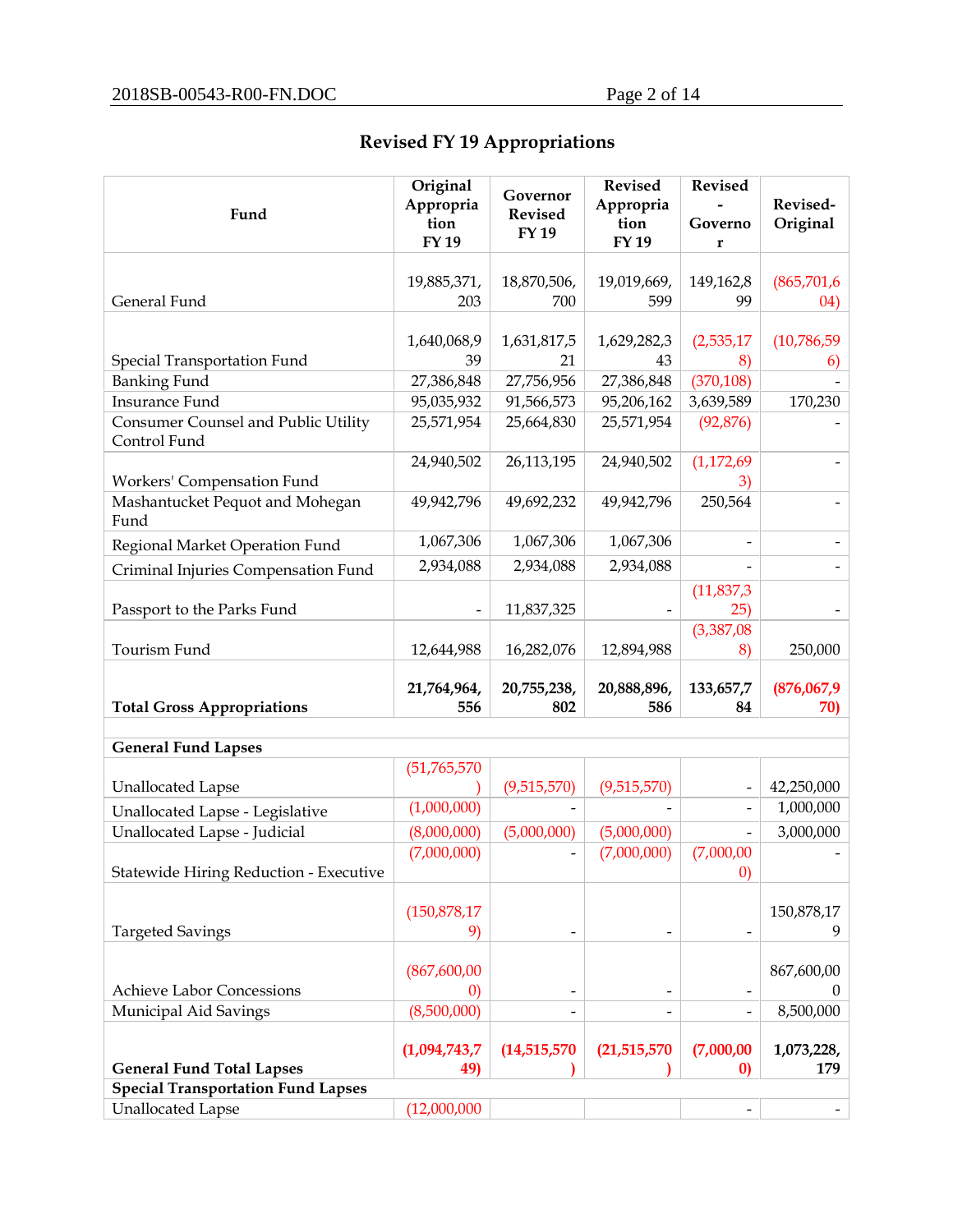| (12,000,000)<br>(12,000,000)<br>(12,000,000)<br>(12,000,000)<br>(12,000,000)<br><b>Special Transportation Fund Total</b><br><b>Lapses</b><br>207,526,57<br>18,790,627,<br>18,855,991,<br>18,998,154,<br>142,162,8<br>General Fund<br>454<br>130<br>029<br>99<br>5<br>(10,786,59)<br>1,628,068,9<br>1,619,817,5<br>1,617,282,3<br>(2,535,17)<br>Special Transportation Fund<br>39<br>21<br>43<br>8)<br>6)<br><b>Banking Fund</b><br>(370, 108)<br>27,386,848<br>27,386,848<br>27,756,956<br><b>Insurance Fund</b><br>170,230<br>95,035,932<br>91,566,573<br>95,206,162<br>3,639,589<br>Consumer Counsel and Public Utility<br>25,571,954<br>25,664,830<br>25,571,954<br>(92, 876)<br>Control Fund<br>(1,172,69)<br>24,940,502<br>26,113,195<br>24,940,502<br>Workers' Compensation Fund<br>3)<br>Mashantucket Pequot and Mohegan<br>250,564<br>49,942,796<br>49,692,232<br>49,942,796<br>Fund<br>1,067,306<br>1,067,306<br>1,067,306<br>Regional Market Operation Fund<br>2,934,088<br>2,934,088<br>2,934,088<br>Criminal Injuries Compensation Fund<br>(11, 837, 3)<br>Passport to the Parks Fund<br>25)<br>11,837,325<br>(3,387,08)<br>Tourism Fund<br>12,894,988<br>16,282,076<br>250,000<br>12,644,988<br>8)<br>20,658,220,<br>126,657,7 | Fund | Original<br>Appropria<br>tion<br><b>FY19</b> | Governor<br><b>Revised</b><br><b>FY 19</b> | <b>Revised</b><br>Appropria<br>tion<br>FY 19 | <b>Revised</b><br>Governo<br>r | Revised-<br>Original |
|---------------------------------------------------------------------------------------------------------------------------------------------------------------------------------------------------------------------------------------------------------------------------------------------------------------------------------------------------------------------------------------------------------------------------------------------------------------------------------------------------------------------------------------------------------------------------------------------------------------------------------------------------------------------------------------------------------------------------------------------------------------------------------------------------------------------------------------------------------------------------------------------------------------------------------------------------------------------------------------------------------------------------------------------------------------------------------------------------------------------------------------------------------------------------------------------------------------------------------------------|------|----------------------------------------------|--------------------------------------------|----------------------------------------------|--------------------------------|----------------------|
|                                                                                                                                                                                                                                                                                                                                                                                                                                                                                                                                                                                                                                                                                                                                                                                                                                                                                                                                                                                                                                                                                                                                                                                                                                             |      |                                              |                                            |                                              |                                |                      |
|                                                                                                                                                                                                                                                                                                                                                                                                                                                                                                                                                                                                                                                                                                                                                                                                                                                                                                                                                                                                                                                                                                                                                                                                                                             |      |                                              |                                            |                                              |                                |                      |
|                                                                                                                                                                                                                                                                                                                                                                                                                                                                                                                                                                                                                                                                                                                                                                                                                                                                                                                                                                                                                                                                                                                                                                                                                                             |      |                                              |                                            |                                              |                                |                      |
|                                                                                                                                                                                                                                                                                                                                                                                                                                                                                                                                                                                                                                                                                                                                                                                                                                                                                                                                                                                                                                                                                                                                                                                                                                             |      |                                              |                                            |                                              |                                |                      |
|                                                                                                                                                                                                                                                                                                                                                                                                                                                                                                                                                                                                                                                                                                                                                                                                                                                                                                                                                                                                                                                                                                                                                                                                                                             |      |                                              |                                            |                                              |                                |                      |
|                                                                                                                                                                                                                                                                                                                                                                                                                                                                                                                                                                                                                                                                                                                                                                                                                                                                                                                                                                                                                                                                                                                                                                                                                                             |      |                                              |                                            |                                              |                                |                      |
|                                                                                                                                                                                                                                                                                                                                                                                                                                                                                                                                                                                                                                                                                                                                                                                                                                                                                                                                                                                                                                                                                                                                                                                                                                             |      |                                              |                                            |                                              |                                |                      |
|                                                                                                                                                                                                                                                                                                                                                                                                                                                                                                                                                                                                                                                                                                                                                                                                                                                                                                                                                                                                                                                                                                                                                                                                                                             |      |                                              |                                            |                                              |                                |                      |
|                                                                                                                                                                                                                                                                                                                                                                                                                                                                                                                                                                                                                                                                                                                                                                                                                                                                                                                                                                                                                                                                                                                                                                                                                                             |      |                                              |                                            |                                              |                                |                      |
|                                                                                                                                                                                                                                                                                                                                                                                                                                                                                                                                                                                                                                                                                                                                                                                                                                                                                                                                                                                                                                                                                                                                                                                                                                             |      |                                              |                                            |                                              |                                |                      |
|                                                                                                                                                                                                                                                                                                                                                                                                                                                                                                                                                                                                                                                                                                                                                                                                                                                                                                                                                                                                                                                                                                                                                                                                                                             |      |                                              |                                            |                                              |                                |                      |
|                                                                                                                                                                                                                                                                                                                                                                                                                                                                                                                                                                                                                                                                                                                                                                                                                                                                                                                                                                                                                                                                                                                                                                                                                                             |      |                                              |                                            |                                              |                                |                      |
|                                                                                                                                                                                                                                                                                                                                                                                                                                                                                                                                                                                                                                                                                                                                                                                                                                                                                                                                                                                                                                                                                                                                                                                                                                             |      |                                              |                                            |                                              |                                |                      |
|                                                                                                                                                                                                                                                                                                                                                                                                                                                                                                                                                                                                                                                                                                                                                                                                                                                                                                                                                                                                                                                                                                                                                                                                                                             |      |                                              |                                            |                                              |                                |                      |
|                                                                                                                                                                                                                                                                                                                                                                                                                                                                                                                                                                                                                                                                                                                                                                                                                                                                                                                                                                                                                                                                                                                                                                                                                                             |      |                                              |                                            |                                              |                                |                      |
|                                                                                                                                                                                                                                                                                                                                                                                                                                                                                                                                                                                                                                                                                                                                                                                                                                                                                                                                                                                                                                                                                                                                                                                                                                             |      |                                              |                                            |                                              |                                |                      |
|                                                                                                                                                                                                                                                                                                                                                                                                                                                                                                                                                                                                                                                                                                                                                                                                                                                                                                                                                                                                                                                                                                                                                                                                                                             |      |                                              |                                            |                                              |                                |                      |
|                                                                                                                                                                                                                                                                                                                                                                                                                                                                                                                                                                                                                                                                                                                                                                                                                                                                                                                                                                                                                                                                                                                                                                                                                                             |      |                                              |                                            |                                              |                                |                      |
|                                                                                                                                                                                                                                                                                                                                                                                                                                                                                                                                                                                                                                                                                                                                                                                                                                                                                                                                                                                                                                                                                                                                                                                                                                             |      |                                              |                                            |                                              |                                |                      |
|                                                                                                                                                                                                                                                                                                                                                                                                                                                                                                                                                                                                                                                                                                                                                                                                                                                                                                                                                                                                                                                                                                                                                                                                                                             |      |                                              |                                            |                                              |                                |                      |
|                                                                                                                                                                                                                                                                                                                                                                                                                                                                                                                                                                                                                                                                                                                                                                                                                                                                                                                                                                                                                                                                                                                                                                                                                                             |      |                                              |                                            |                                              |                                |                      |
|                                                                                                                                                                                                                                                                                                                                                                                                                                                                                                                                                                                                                                                                                                                                                                                                                                                                                                                                                                                                                                                                                                                                                                                                                                             |      |                                              |                                            |                                              |                                |                      |
|                                                                                                                                                                                                                                                                                                                                                                                                                                                                                                                                                                                                                                                                                                                                                                                                                                                                                                                                                                                                                                                                                                                                                                                                                                             |      |                                              |                                            |                                              |                                |                      |
| 807<br>232<br>016<br>84<br><b>Total Net Appropriations</b><br>9                                                                                                                                                                                                                                                                                                                                                                                                                                                                                                                                                                                                                                                                                                                                                                                                                                                                                                                                                                                                                                                                                                                                                                             |      |                                              | 20,728,723,                                | 20,855,381,                                  |                                | 197,160,20           |

## **Spending Cap**

The revised budget in the amendment is under the spending cap by \$734.4 million in FY 18 and \$0.5 million in FY 19.

The revised FY 19 budget growth rate in the amendment for the all appropriated funds is 2.1% over FY 18 original appropriations. See table below for details.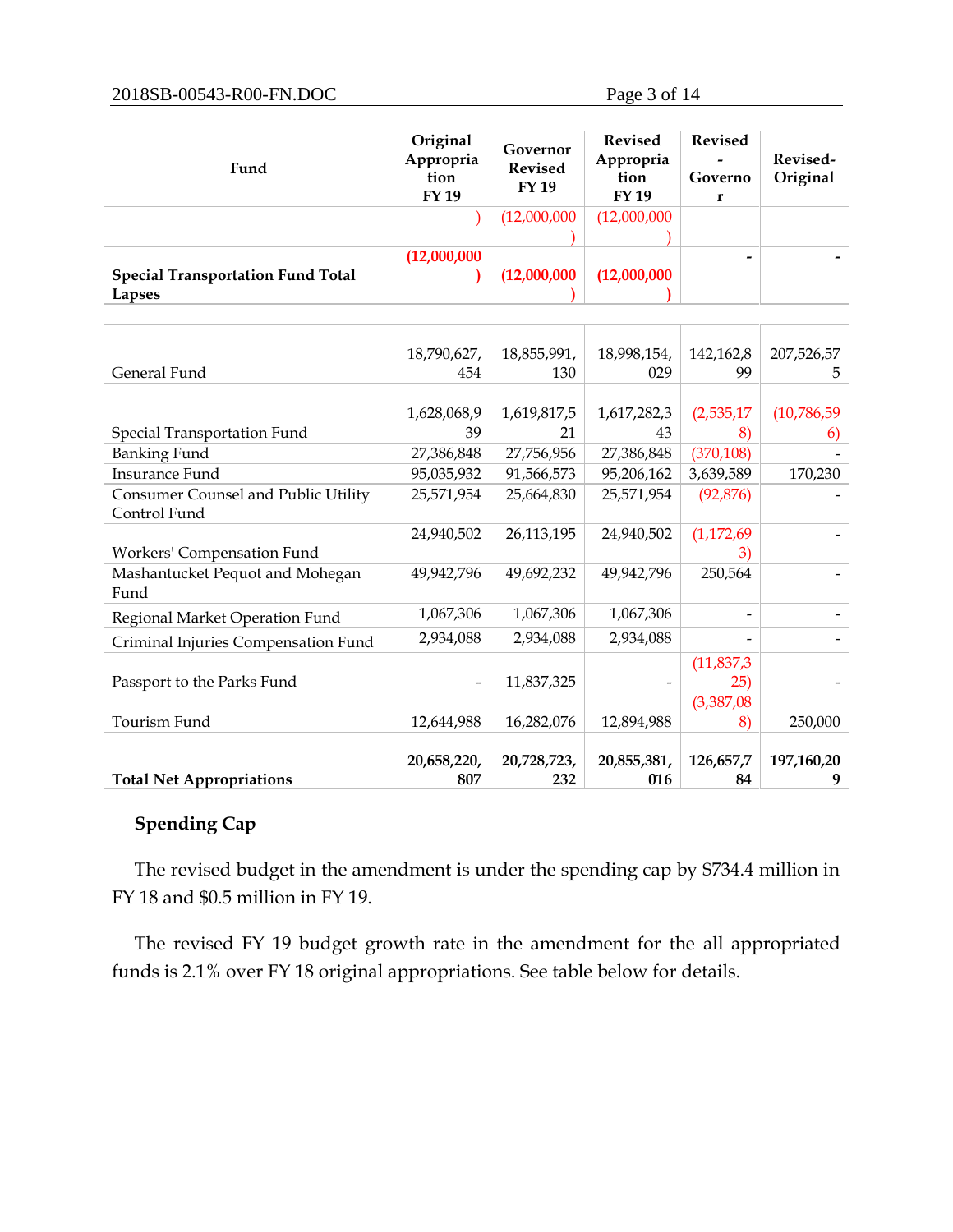|                            | Original<br>Appropriatio<br>n<br><b>FY18</b> | Original<br>Appropriatio<br>n<br><b>FY 19</b> | Change<br><b>Revised</b><br>From<br>Orig. FY 18<br>Appropriatio<br>to<br>n<br><b>FY 19</b><br><b>Revised</b><br><b>FY 19</b> |      |               |        | Change<br>From<br>Orig. FY 19<br>to<br><b>Revised</b><br><b>FY 19</b> |
|----------------------------|----------------------------------------------|-----------------------------------------------|------------------------------------------------------------------------------------------------------------------------------|------|---------------|--------|-----------------------------------------------------------------------|
|                            |                                              |                                               |                                                                                                                              | 308. | 1.6           |        |                                                                       |
| General Fund               | 18,690.1                                     | 18,790.6                                      | 18,998.2                                                                                                                     | 1    | $\%$          | 207.5  | 1.1%                                                                  |
|                            | 1,510.9                                      | 1,628.1                                       | 1,617.3                                                                                                                      | 106. | 7.0           | (10.8) |                                                                       |
| <b>Transportation Fund</b> |                                              |                                               |                                                                                                                              | 4    | $\%$          |        | $0.7\%$                                                               |
| Other Appropriated         | 229.5                                        | 239.5                                         | 239.9                                                                                                                        | 10.4 | 4.6           | 0.4    | 0.2%                                                                  |
| Funds                      |                                              |                                               |                                                                                                                              |      | $\%$          |        |                                                                       |
|                            |                                              |                                               |                                                                                                                              | 424. | 2.1           |        |                                                                       |
| <b>TOTAL</b>               | 20,430.5                                     | 20,658.2                                      | 20,855.4                                                                                                                     | 9    | $\frac{0}{0}$ | 197.2  | $1.0\%$                                                               |

#### **Growth Rates of Appropriations** (\$ in millions)

The following provides a description of provisions related to the revised FY 19 budget.

**Sec. 5(a)** eliminates the labor management lapse of \$867,600,000 to reflect the allocation into agency budgets.

**Sec. 5(b)** states that any reductions to allotments related to labor management savings that are applicable to Connecticut State Colleges and Universities, The University of Connecticut and The University of Connecticut Health Center shall be credited to the General Fund. This is not expected to result in a fiscal impact.

**Sec. 6(a)** reduces the unallocated lapse amount to the executive branch from \$45,000,000 to \$9,515,570 to reflect the allocation into agency budgets.

**Sec. 6(b)** eliminates the unallocated lapse amount to the legislative branch of \$1,000,000 to reflect the allocation into agency budgets.

**Sec. 6(c)** reduces the unallocated lapse amount to the judicial branch from \$8,000,000 to \$5,000,000 to reflect the allocation into agency budgets.

**Sec. 7** eliminates the targeted savings lapse of \$150,878,179 to reflect the allocation into agency budgets.

**Sec. 8 and 9** authorize the carry forward of FY 18 appropriations into FY 19, in the total amount of \$320.2 million. Of this, \$299.2 million will fund supplemental hospital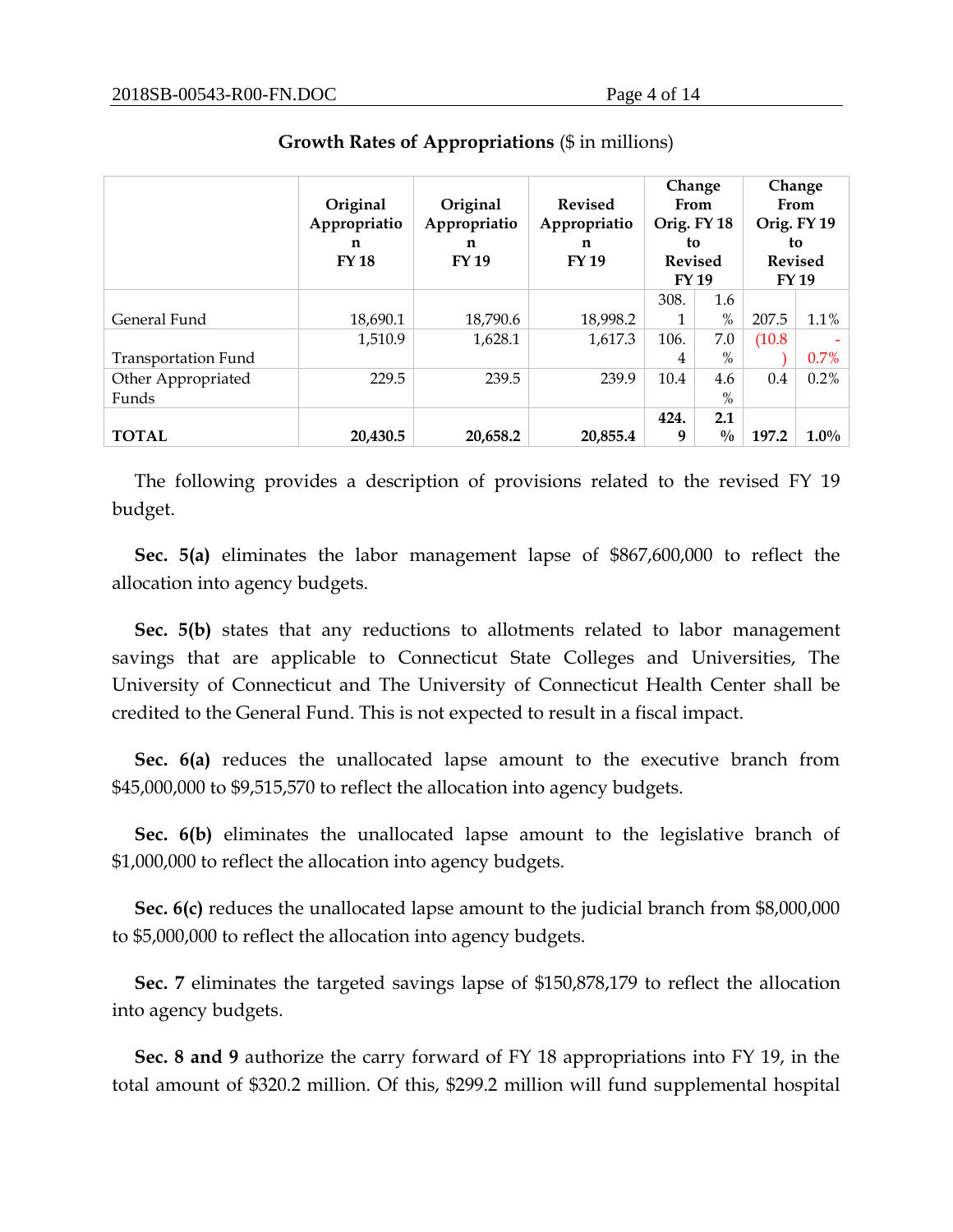payments and \$21 million will support Medicaid expenditures in FY 19. Carried forward funds are not counted as year-end lapses that contribute to a surplus; thus, these sections reduce the anticipated FY 18 year-end deposit into the Budget Reserve Fund by \$320.2 million.

**Sec. 10** specify that the Office of Policy and Management may not achieve any unallocated FY 19 General Fund lapses in PA 17-2, the FY 18 and FY 19 budget, or PA 17-4 by reducing (1) municipal aid, (2) grants to the Connecticut Children's Medical Center or the Justice Education Center, or (3) funding for the Youth Employment Program or the Youth Violence Prevention Initiative. This precludes any reduction in these grant programs in FY 19 that would have been achieved through a lapse.

**Sec. 11** specifies that the state appropriation for the TRB health plan be allotted 50% on July first and 50% before December first. Allotting 50% of the appropriation in the first quarter is intended to alleviate potential cash flow issues since the health insurance premium account fund balance typically reaches a low point in September.

**Sec. 12, 70** authorizes the Public Utilities Regulatory Authority (PURA) to disburse \$63.5 million in FY 18 and \$53.5 million in FY 19, from the Energy Conservation and Load Management Fund (ECLMF). It requires disbursements to occur proportionately based on receipts received by each of the funds. Sweeps, previously identified in the amount of \$63.5 million for each of FY 18 and FY 19, identified in Sec. 683 of PA 17-2, the FY 18 and FY 19 biennial budget, have not yet been authorized.

**Sec. 13** restores Medicare Savings Program (MSP) income eligibility levels to a range of 211% FPL to 246% FPL on July 1, 2018, which results in a Medicaid cost of \$61.5 million and an associated federal revenue loss of \$68.5 million. Section 1 of the amendment provides funding for this change.

**Sec. 14** authorizes disbursements in the amount of \$700,000 in total, or \$100,000 each to the following entities, to be paid by the Department of Energy and Environmental Protection from the Passport to the Parks account: (1) The Connecticut River Coastal Conservation District, (2) the Eastern Conservation District, (3) the North Central Conservation District, (4) the Northwest Conservation District, (5) the Southwest Conservation District, (6) the Connecticut Environmental Review Team, and (7) the Connecticut Council on Water and Soil Conservation, beginning in FY 19 and annually thereafter.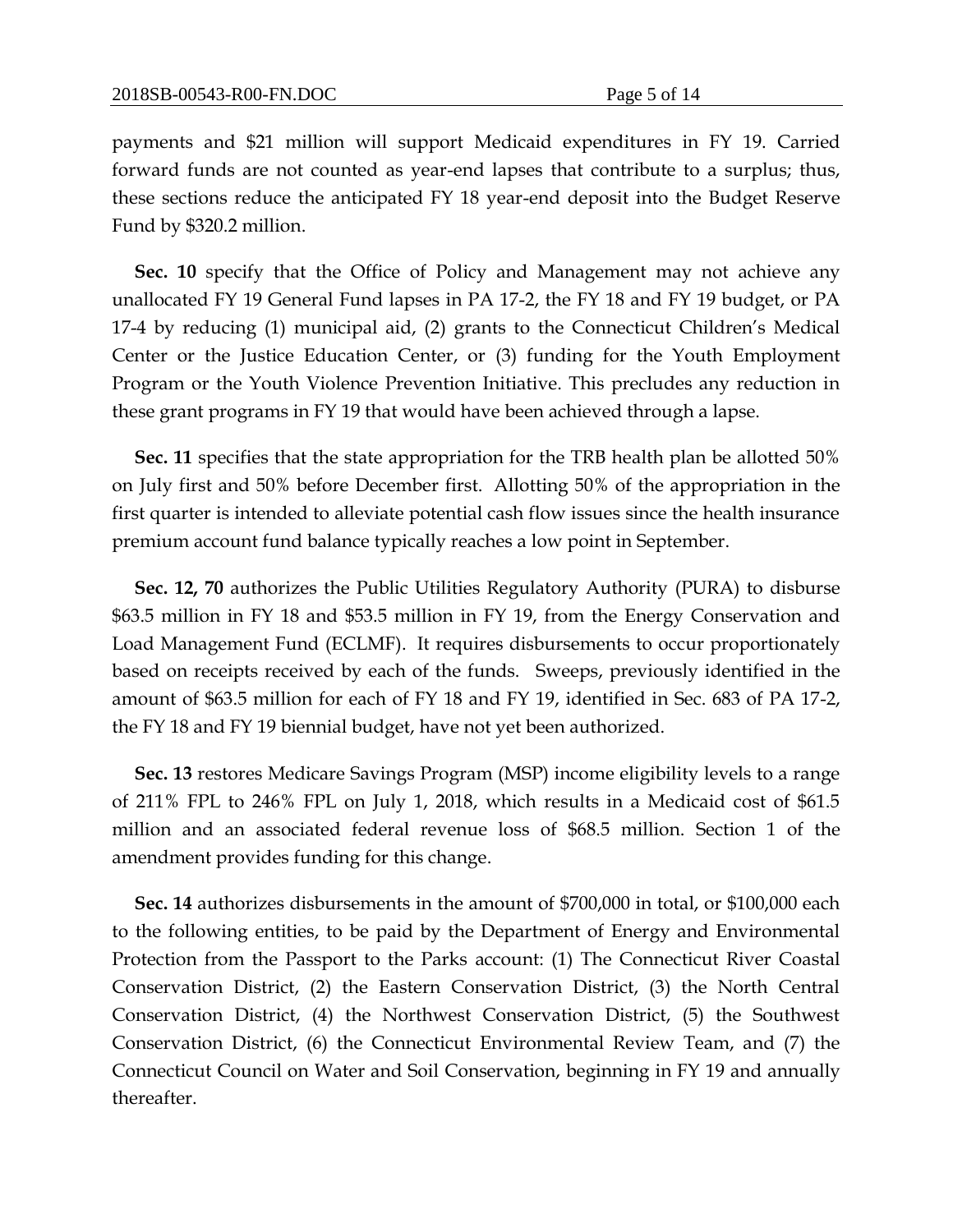**Sec. 15** designates \$1.5 million appropriated in Talent Development for the purposes of the teacher education and mentoring program.

**Sec. 16** allocates up to \$16.2 million in General Fund support for the community college system to subsidize the cost of fringe benefits for non-General Fund supported employees at the institutions within the Office of the State Comptroller fringe benefit (OSC-FB) accounts beginning in FY 19 and for each fiscal year thereafter. Section 1 reflects funding of \$16.2 million in FY 19 for the community college system within OSC-FB.

**Sec. 17** adds four additional cities – Danbury, Waterbury, West Haven, and Meriden, to the list of cities that receive a grant from the Judicial Department Youth Violence Initiative. Currently Bridgeport, Hartford, and New Haven receive grants. As the appropriation to this account is not increased, this results in a revenue loss to the current cities. Section 1 includes an appropriation of \$1,203,303 for this account, with each city receiving approximately \$171,900 in FY 19.

**Sec. 18** specifies that \$2 million is appropriated in Section 1 of this amendment to the Department of Veterans Affairs personal services account for the purpose of attaining a dual licensure for the Connecticut Veterans Home and Hospital. The dual licensure shall be a chronic disease hospital and a skilled nursing facility and will be implemented no later than January 1, 2021.

**Sec. 19** appropriates total funding of \$1.5 million to provide assistance to persons residing in the state who were displaced by Hurricane Maria. Funding is appropriated as follows: (1) \$400,000 million to the State Department of Education for Bilingual Education, (2) \$600,000 to the Department of Housing for Housing/Homeless Services to fund security deposits and first month rent to those evacuees impacted by Hurricane Maria, and (3) \$500,000 to the Department of Social Services for Human Resource Development (HRD)-Hispanic Programs. Funding appropriated to HRD- Hispanic Programs will provide grants of \$90,000 each to the Hispanic Coalition Inc. in Waterbury, Junta For Progressive Action in New Haven, Family Resource Center in Hartford, Caribe Youth Leaders in Waterbury, and \$40,000 each to Casa Boricua in Meriden, Human Resource Agency of New Britain Inc. in New Britain, YMCA of Greater Hartford, Larson Center, and \$20,000 to Thames Valley Council for Community Action in New London.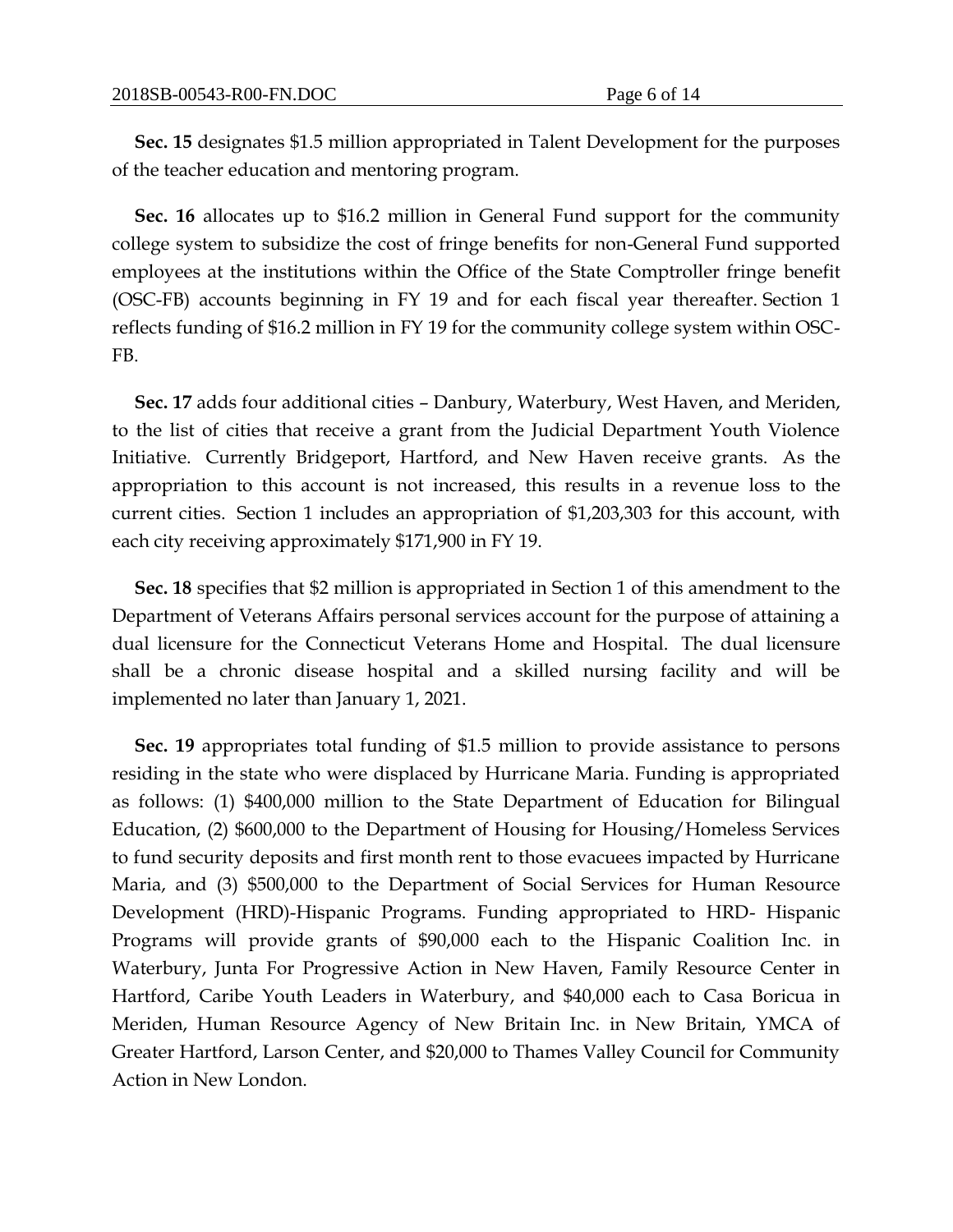**Sec. 20** puts a growth factor on the newly established "volatility cap" which permanently limits the projected total amount of Estimated and Final (E&F) revenues available to the General Fund at \$3.15 billion.

Specifically, the amendment would allow the volatility cap to grow each fiscal year at the compound annual rate of growth in personal income over the previous five calendar years. The revised (per the amendment) volatility cap would increase the amounts of E&F revenues available to formulate General Fund budgets while reducing the amounts set aside in consensus revenue projections for year-end transfers to the Budget Reserve Fund.

The table below reflects the estimated General Fund (+) and Budget Reserve Fund (-) changes. For instance, the impact in FY 19 increases General Fund revenues by \$46.8 million while reducing the set aside for the Budget Reserve Fund in the same amount.

|                          | <b>FY18</b>              | <b>FY 19</b> | <b>FY 20</b> | <b>FY 21</b> | <b>FY 22</b> | <b>FY 22</b> |
|--------------------------|--------------------------|--------------|--------------|--------------|--------------|--------------|
| Growth rate              | $\overline{\phantom{0}}$ | 1.5%         | $2.6\%$      | 2.5%         | $2.6\%$      | $3.0\%$      |
| Revised Volatility Cap   | 3,150.0                  | 3,196.8      | 3,278.8      | 3,362.4      | 3,449.4      | 3,551.4      |
| Change                   | $\overline{\phantom{a}}$ | 46.8         | 82.0         | 83.6         | 87.0         | 102.0        |
| <b>Change Cumulative</b> |                          | 46.8         | 128.8        | 212.4        | 299.4        | 401.4        |

**Impact of the "Volatility Cap" Revision** (\$ in millions)

**Sec. 21** codifies that changes in the amendment to the volatility cap (via Sec. 20) will be included in the bond covenant.

**Sec. 22** transfers \$16.1 million from the Budget Reserve Fund to the retired teachers' health insurance premium account. This transfer, when combined with the appropriation in the retirees health service cost account of \$14.6 million, provides a state contribution totaling \$30.6 million for the TRB retiree health plan. This reflects approximately 33% of the TRB retiree health basic plan estimated expenditure for FY 19.

**Sec. 23 and 24** (1) specify the distribution of about \$30.7 million in Motor Vehicle Property Tax reimbursement grants in FY 19, and (2) change the calculation of the Car Tax grants in FY 20 and annually thereafter, so that FY 18 mill rates are used, rather than FY 15 mill rates, to calculate the revenue loss resulting from the mill rate cap on motor vehicles. This increases the cost of providing Motor Vehicle Property Tax grants in the out years by about \$15.7 million.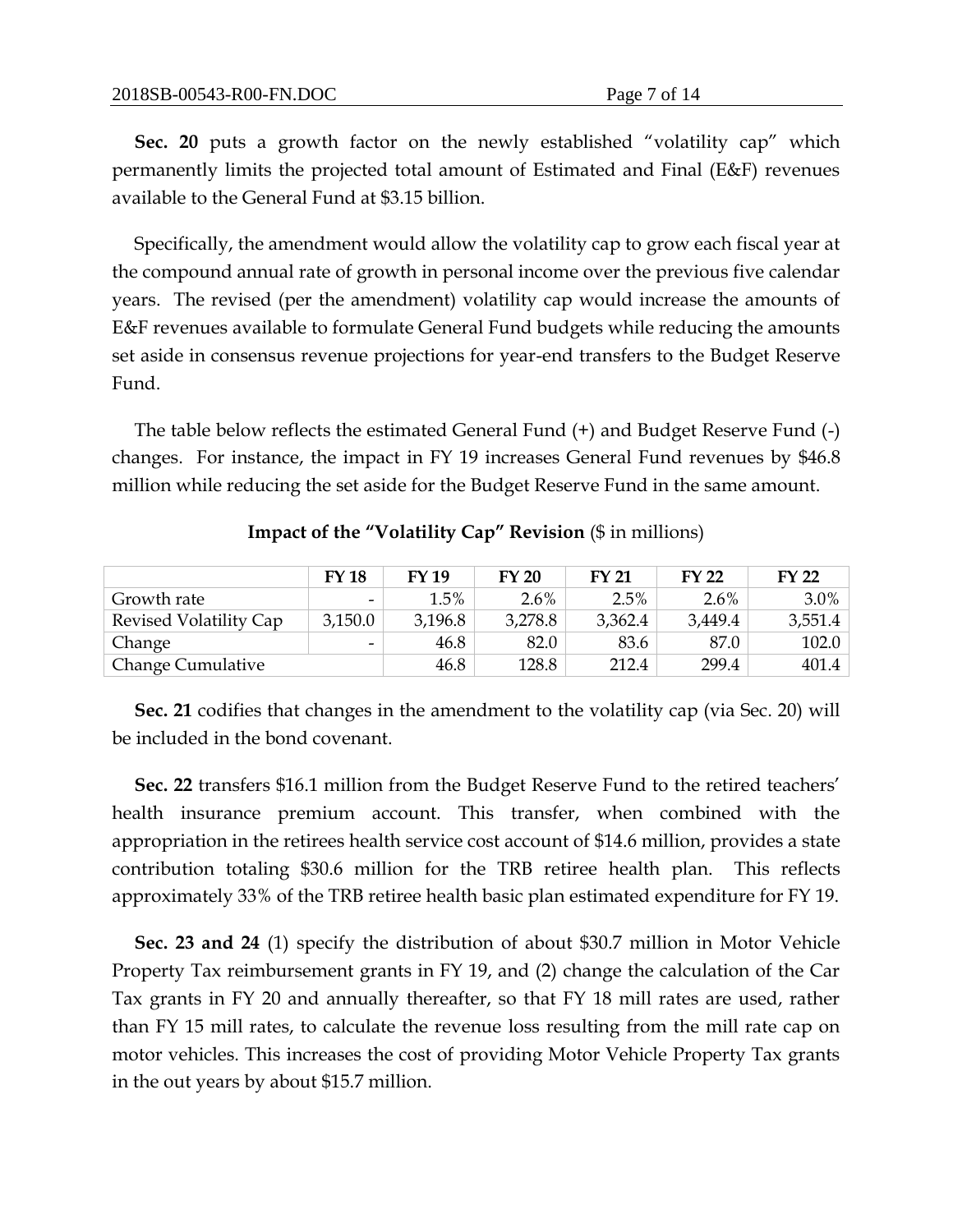**Sec. 25** designates \$240,000 of the funds appropriated to the Housing and Homeless Services account in the Department of Housing be used to fund grants of \$150,000 to the New London Homeless Hospitality Center and \$90,000 to Noble House operated by Casa, Inc. in Bridgeport.

**Sec. 26** specifies that \$127,000 of the funding appropriated to DSS for Human Resource Development-Hispanic Programs in FY 19 be made available for a grant to the Spanish Community of Wallingford.

**Sec. 27 – 28** amend various sales tax transfers beginning in FY 19. The impacts are listed in the table below.

| Policy                                    | FY 19 \$ | FY 20 \$ | FY 21 \$ | FY 22 \$ | FY 23 \$ |
|-------------------------------------------|----------|----------|----------|----------|----------|
| Accelerate Car Sales Tax Diversion to STF | (29.0)   | (120.1)  | (137.9)  | (130.1)  | (147.7)  |
| Eliminate Restoration of MRSA             |          | 339.2    | 347.3    |          |          |
| Lower Sales and Use Tax Rate for Vessel-  | (2.3)    | (2.3)    | (2.3)    | (2.1)    | (2.1)    |
| Related                                   |          |          |          |          |          |
| <b>Subtotal GF Impact</b>                 | (31.3)   | 216.8    | 207.1    | (132.2)  | (149.8)  |
| Accelerate Car Sales Tax Diversion to STF | 29.0     | 120.1    | 137.9    | 130.1    | 147.7    |
| Lower Sales and Use Tax Rate for Vessel-  | (0.2)    | (0.2)    | (0.2)    | (0.2)    | (0.2)    |
| Related                                   |          |          |          |          |          |
| <b>Subtotal STF Impact</b>                | 28.8     | 119.9    | 137.7    | 129.9    | 147.5    |
| Eliminate Restoration of MRSA             |          | (339.2)  | (347.3)  |          |          |
| Lower Sales and Use Tax Rate for Vessel-  |          |          |          | (0.2)    | (0.2)    |
| Related                                   |          |          |          |          |          |
| <b>Subtotal MRSA Impact</b>               |          | (339.2)  | (347.3)  | (0.2)    | (0.2)    |
| <b>TOTAL ALL FUNDS</b>                    | (2.5)    | (2.5)    | (2.5)    | (2.5)    | (2.5)    |

## **Sales Tax Policy Impacts**

**Sec. 29 – 32** reflect the appropriated fund revenue estimates for FY 19 as adjusted by this amendment.

## **FY 19 REVENUE IMPACTS**

The following table outlines the various sections of the amendment that have a revenue impact.

| <b>Section</b> | Policy                                                                     | Fund         | FY 19 | FY 20 |
|----------------|----------------------------------------------------------------------------|--------------|-------|-------|
|                | Reflect the Net Federal Revenue Impact from<br><b>State Policy Changes</b> | General Fund | 3.0   | 3.0   |
|                | Reflect Federal Match for I/DD Private Provider<br>Increase                | General Fund | 10.8  | 21.5  |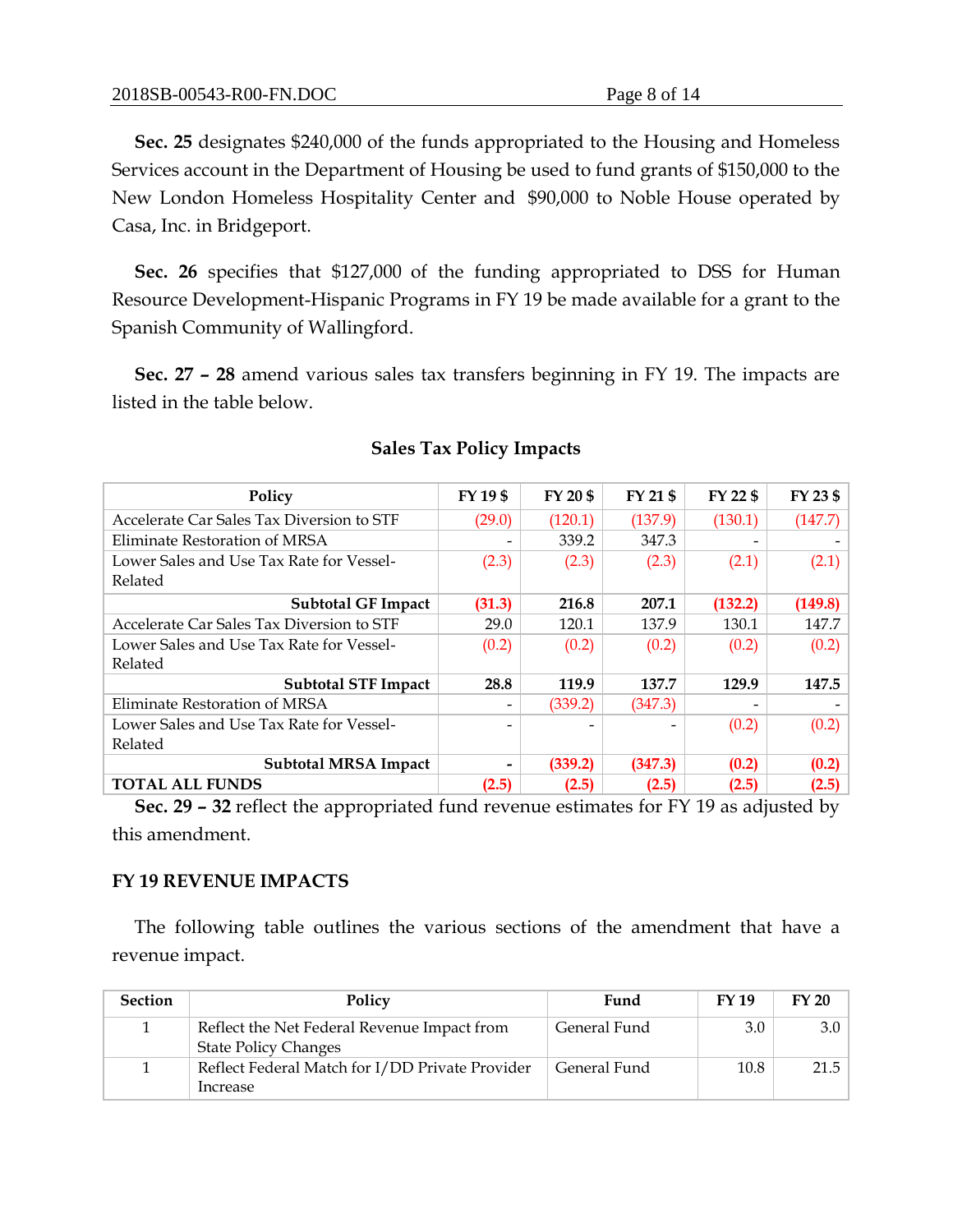| 12,60  | Reduce Transfer from the Conservation & Load<br>Management Fund                      | General Fund                            | (10.0)                       |         |
|--------|--------------------------------------------------------------------------------------|-----------------------------------------|------------------------------|---------|
| 13     | Restore Medicare Savings Program Eligibility                                         | General Fund                            | (68.5)                       | (68.5)  |
| 20     | Index the Volatility Cap                                                             | General Fund                            | 46.8                         | 82.0    |
| 35     | Restore \$1 Million to Support CT-N                                                  | General Fund                            | (1.0)                        | (1.0)   |
| 55     | Reflect Fed. Reimbursement of FY 20<br>Appropriations for Supplemental Hospital Pool | General Fund                            |                              | (222.2) |
| 60, 61 | Eliminate Transfer to the Early Childhood Ed.<br>Program                             | General Fund                            | $\overline{\phantom{0}}$     | 10.0    |
| 60, 61 | Eliminate Transfer to Tobacco & Health Trust<br>Fund                                 | General Fund                            |                              | 6.0     |
| 62, 63 | Accelerate Car Sales Tax Diversion to STF                                            | General Fund                            | (29.0)                       | (120.1) |
| 62, 63 | Accelerate Car Sales Tax Diversion to STF                                            | Special<br>Transportation<br>Fund       | 29.0                         | 120.1   |
| 62, 63 | Lower Sales Tax Rate for Vessel-Related Sales                                        | <b>General Fund</b>                     | (2.3)                        | (2.3)   |
| 62, 63 | Lower Sales Tax Rate for Vessel-Related Sales                                        | Special<br>Transportation<br>Fund       | (0.2)                        | (0.2)   |
| 62, 63 | Delay Restoration of MRSA                                                            | General Fund                            | $\qquad \qquad \blacksquare$ | 339.2   |
| 62, 63 | Delay Restoration of MRSA                                                            | Municipal<br>Revenue Sharing<br>Account | $\overline{\phantom{a}}$     | (339.2) |

**Sec. 33** precludes revenue gain of approximately \$4.5 million in FY 19 from the Probate Court Administration Fund to the General Fund by suspending the transfer of any amount in balance over 15% of the Probate Court Administration operating costs.

**Section 34** eliminates a requirement that the Office of Policy and Management (OPM) reduce municipal aid by \$8.5 million in FY 19 in an amount equal to the cost of the Renters' Rebate program in each town. This precludes a revenue loss to municipalities of \$8.5 million in FY 19.

**Sec. 36** carries forward the unexpended balance of funds that were carried forward into FY 18 in the Department of Administrative Services in Other Expenses for the Office of the Claims Commissioner. These funds will be carried forward into FY 19 and will not exceed \$82,600. This will reduce the anticipated FY 18 year end deposit into the Budget Reserve Fund by up to \$82,600.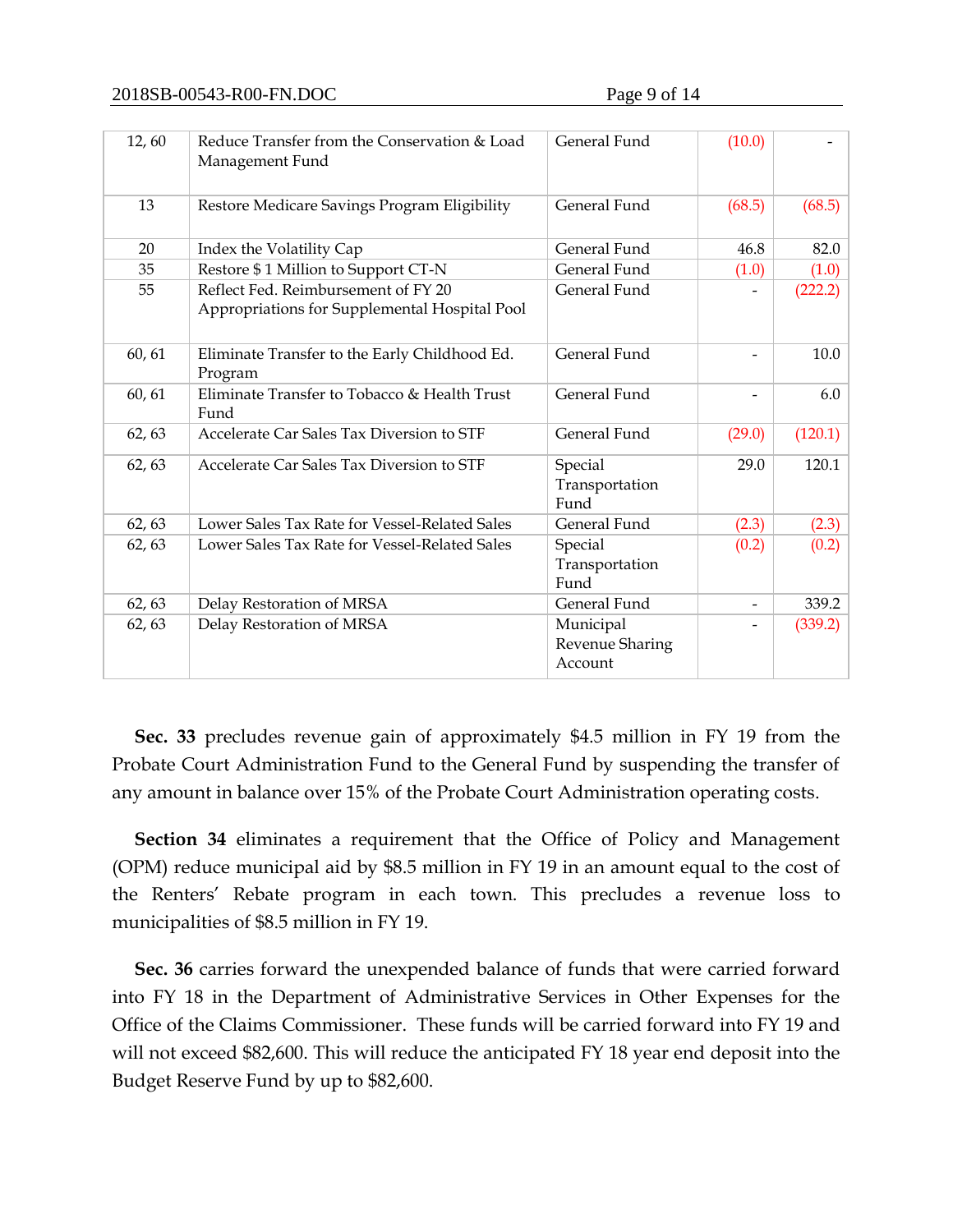**Sec. 37** results in a revenue gain to those towns whose districts received students during FY 18 who were displaced by Hurricane Maria. The total revenue gain is approximately \$2.9 million. The funds are derived from Education Cost Sharing (ECS) grant appropriations that would otherwise lapse.

**Sec. 38 - 43** clarify the year in which the consumer price index (CPI) adjustments are applied to Citizens' Election Program (CEP) grants.

Under current law, candidate grant levels are adjusted in accordance with CPI changes beginning January 1, 2008, and ending December thirty-first of the year preceding the year the adjustment is to be made, except for the 2018 elections.

The amendment clarifies that the elimination of the 2018 CPI adjustment reverts General Assembly grants to 2016 levels and statewide grants to 2014 levels.

No fiscal impact is anticipated as a result of the amendment since CEP grants are funded for the 2016 and 2014 levels.

**Sec. 44 – 47,** the FY 18 deficiency provisions, result in no net impact to the General Fund or the Transportation Fund. General Fund increases of \$25.6 million are offset by reductions in appropriations. Transportation Fund increases of \$37.2 million are offset by reductions in appropriations.

## **General Fund and Transportation Fund Expenditure Account Changes** (\$ in millions)

| Agency                                          | <b>FY 18</b> |  |  |
|-------------------------------------------------|--------------|--|--|
| <b>Section 44 General Fund Increases</b>        |              |  |  |
| Division of Criminal Justice                    | 0.3          |  |  |
| Dept. of Energy & Environmental Protection      | 1.8          |  |  |
| Office of the Chief Medical Examiner            | 0.2          |  |  |
| Dept. of Developmental Services                 | 5.5          |  |  |
| Dept. of Mental Health & Addiction Services     |              |  |  |
| Connecticut State Colleges & Universities       |              |  |  |
| Dept. of Correction                             | 4.5          |  |  |
| Dept. of Children & Families                    | 9.2          |  |  |
| Workers' Comp. Claims - Administrative Services | 1.8          |  |  |
| <b>General Fund Increases</b>                   | 25.6         |  |  |
| <b>Section 45 General Fund Reductions</b>       |              |  |  |
| <b>State Comptroller - Fringe Benefits</b>      | (25.6        |  |  |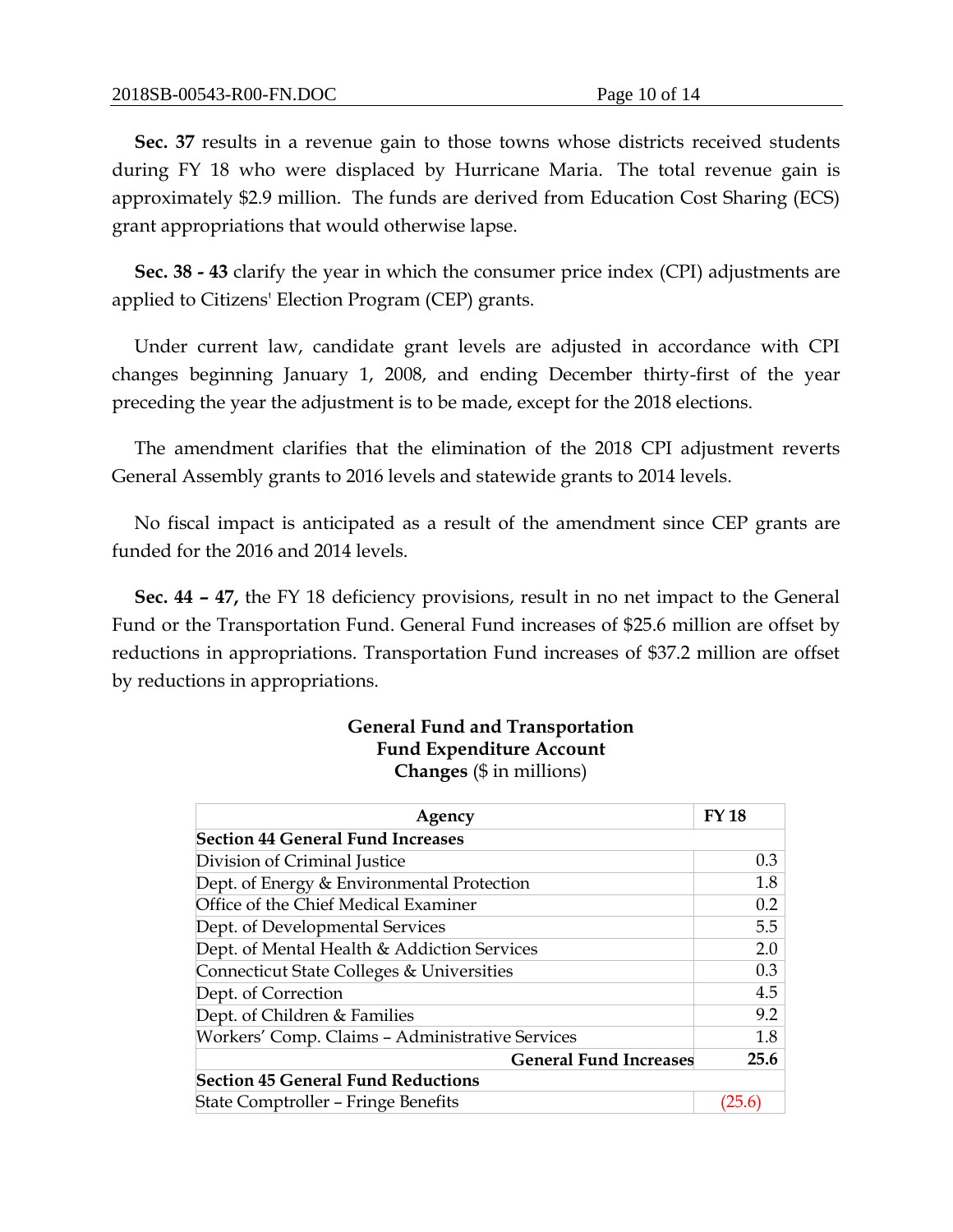| Agency                                            | <b>FY 18</b> |
|---------------------------------------------------|--------------|
| Total - General Fund Reductions                   | (25.6)       |
| <b>NET General Fund Impact</b>                    |              |
| <b>Section 46 Transportation Fund Increases</b>   |              |
| Dept. of Transportation                           | 33.6         |
| State Comptroller - Fringe Benefits               | 3.6          |
| <b>Transportation Fund Increases</b>              | 37.2         |
| <b>Section 47 Transportation Fund Reductions:</b> |              |
| Dept. of Motor Vehicles                           | (2.0)        |
| Debt Service - State Treasurer                    | (31.4)       |
| State Comptroller – Fringe Benefits               | (3.8)        |
| <b>Transportation Fund Reductions</b>             | (37.2)       |
| <b>NET Transportation Fund Impact</b>             |              |

**Sec. 40** increases income eligibility for HUSKY A adults from 138% to 155% FPL (inclusive of the 5% disregard), resulting in a cost of approximately \$11.3 million in FY 19. Section 1 of the amendment provides funding for this change.

**Sec. 41** authorizes the carry forward of FY 18 appropriations into FY 19, in the amount of \$21.5 million from the Retired State Employees' Health Service Cost account within the Office of the State Comptroller – Fringe Benefits. Section 1 of the amendment reflects a reduction in FY 19 to the Retired State Employees' Health Service Cost account of \$16.5 million to reflect these carried forward funds. This will reduce the anticipated FY 18 year-end deposit into the Budget Reserve Fund by \$16.5 million.

**Sec. 50** prorates any transfer from the community investment account (CIA) to the general fund across all CIA subaccounts in FY 19. As this sweep was previously identified in Sec. 697 of PA 17-2, the FY 18 and FY 19 biennial budget, it has no fiscal impact to the resources of the CIA or the general fund.

**Section 51** requires that the Secretary of the Office of Policy and Management (OPM) shall make reductions via a hard hiring reduction in the executive branch consistent with provisions of the ratified 2017 State Employee Bargaining Agent Coalition (SEBAC) agreement in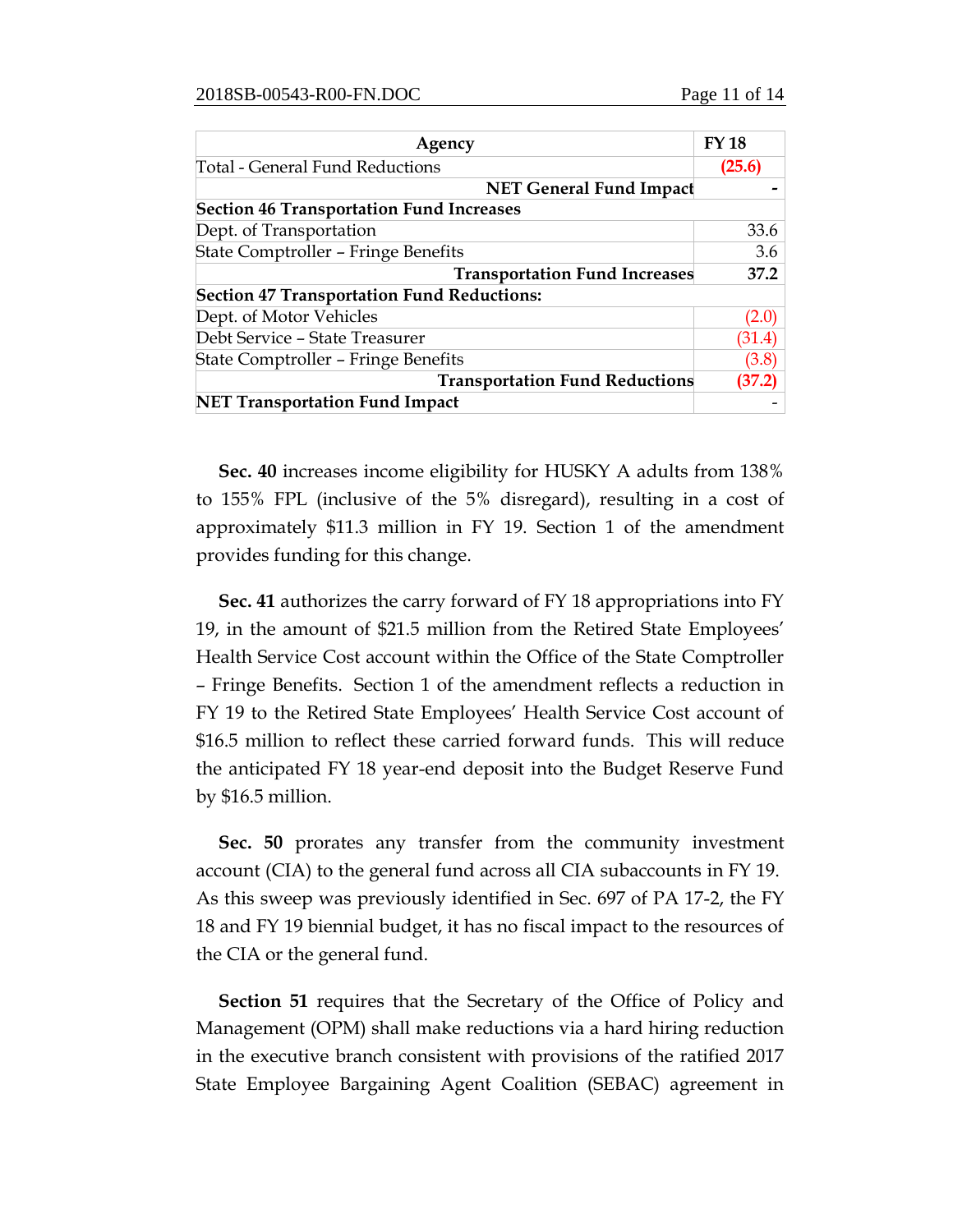order to achieve savings in the General Fund of \$7,000,000 for the fiscal year ending June 30, 2019.

**Section 52** increases the vocational agriculture per pupil student grant by \$1,000. This is anticipated to result in an additional cost to the State Department of Education of approximately \$3.53 million, and a corresponding revenue gain to local and regional school districts operating vocational agriculture schools.

**Section 53** results in a revenue gain of \$2.0 million to the CIA by transferring \$1.0 million appropriated to the Department of Agriculture (DoAg), "Dairy Farmer – Agriculture Sustainability account" into the CIA's "agricultural sustainability account" no later than July 15, 2018.

**Section 54** requires the Department of Administrative Services (DAS) to provide Voluntown \$250,000 by July 31, 2018 for the purchase of a fire truck. Therefore, there is a cost to DAS in either FY 18 or FY 19, depending on the timing of the transfer, of \$250,000 and an equivalent revenue gain to Voluntown resulting from this section.

**Section 55** provides funding of \$166.5 million in FY 20 in the Hospital Supplemental account, with associated revenue of \$109.2 million.

**Section 56**, which establishes a panel to study and make recommendations regarding the proposals made by the Commission on Fiscal Stability and Economic Growth, will not result in a fiscal impact.

**Sec. 57** requires the Office of Policy and Management to issue a Request for Proposals to hire a national consultant to make recommendations regarding efficiency improvements in revenue collection and agency expense management that will result in a savings of at least five hundred million dollars. This has no fiscal impact.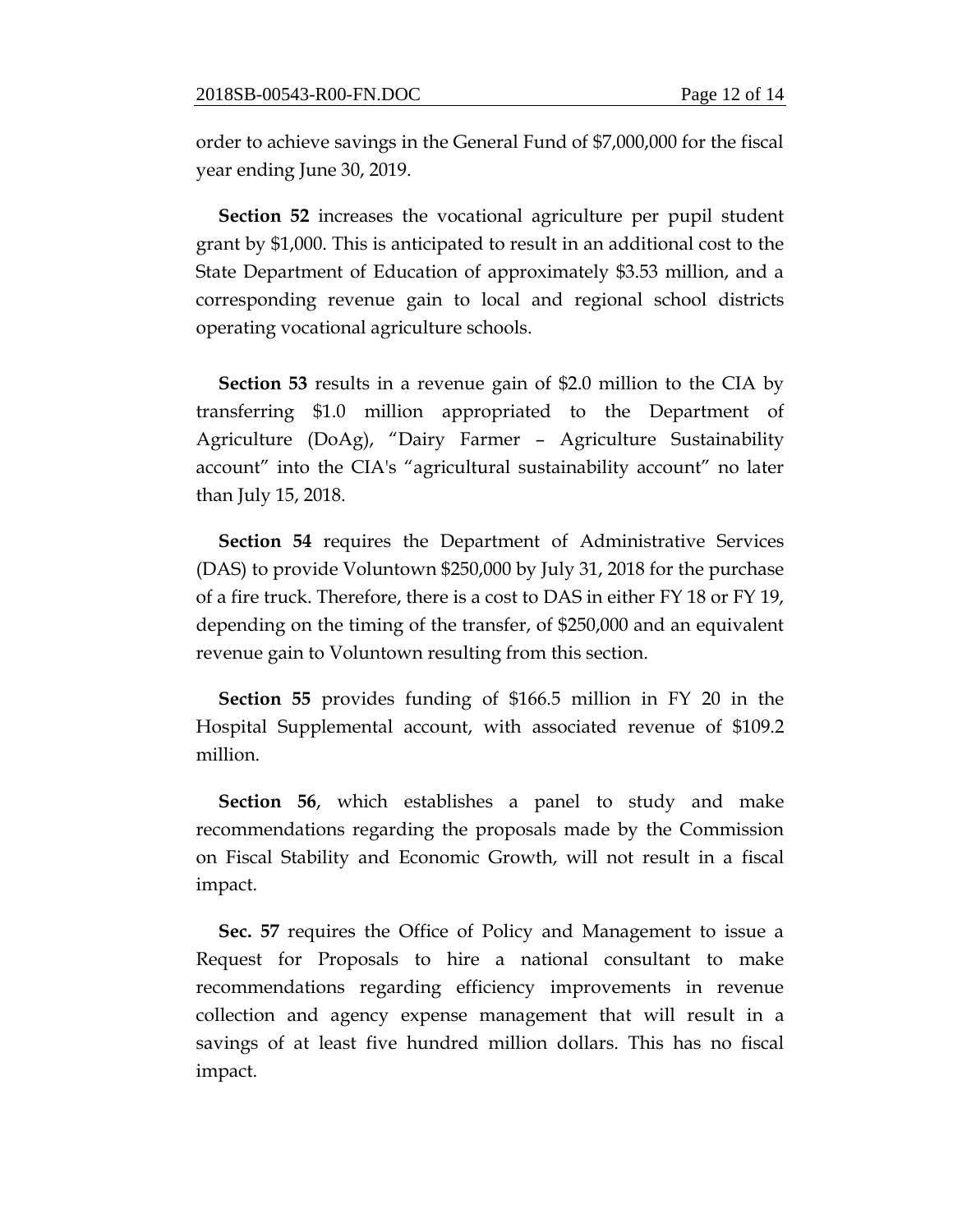**Section 58** establishes a panel to study recommendations of the Commission on Fiscal Stability and Growth regarding the Teachers' Retirement System. There may be actuarial consulting cost which would be dependent on the scope of the study.

**Section 59** results in a potential savings to municipalities, as it prohibits towns from entering into collective bargaining agreements that limit volunteer services. If a municipality entered into such an agreement, it would have to pay employees rather than rely on volunteer labor. To the extent this section prevents a municipality entering into such an agreement, there is a savings that will vary based on the work performed by volunteers. Any potential savings would be minimal given that the section also prevents reductions in municipal workforce as a result of such volunteerism.

**Sections 60 - 61** eliminate, in FY 20 and the out-years, two annual disbursements from the Tobacco Settlement Fund (TSF) and, instead, provide these resources to the General Fund: \$6 million to the Tobacco and Health Trust Fund (THTF), and \$10 million to the Office of Early Childhood (OEC) for municipal preschool. It is anticipated that the THTF's available balance will be depleted this fiscal year.

**Sec. 64 - 65**, the fuel excise tax exemption of dyed diesel fuel, is not anticipated to result in a fiscal impact, as it is assumed the affected individual currently redeems a refund under current law.

**Sec. 66 - 68** extend, by three years, the phase-in of the Estate and Gift Tax threshold to the federal threshold. This results in a revenue gain of \$28.3 million in FY 21 and \$15.1 million in FY 22, and a diminishing revenue gain through FY 24 (at which point the state exemption level would be equal to the federal exemption level).

**Sec. 69** requires OPM to allocate available funds (\$9.5 million) to private providers of human services in nine agencies to provide a 1% cost-of-living adjustment (COLA) to employees who provide stateadministered human services. Private provider rates may be reduced if